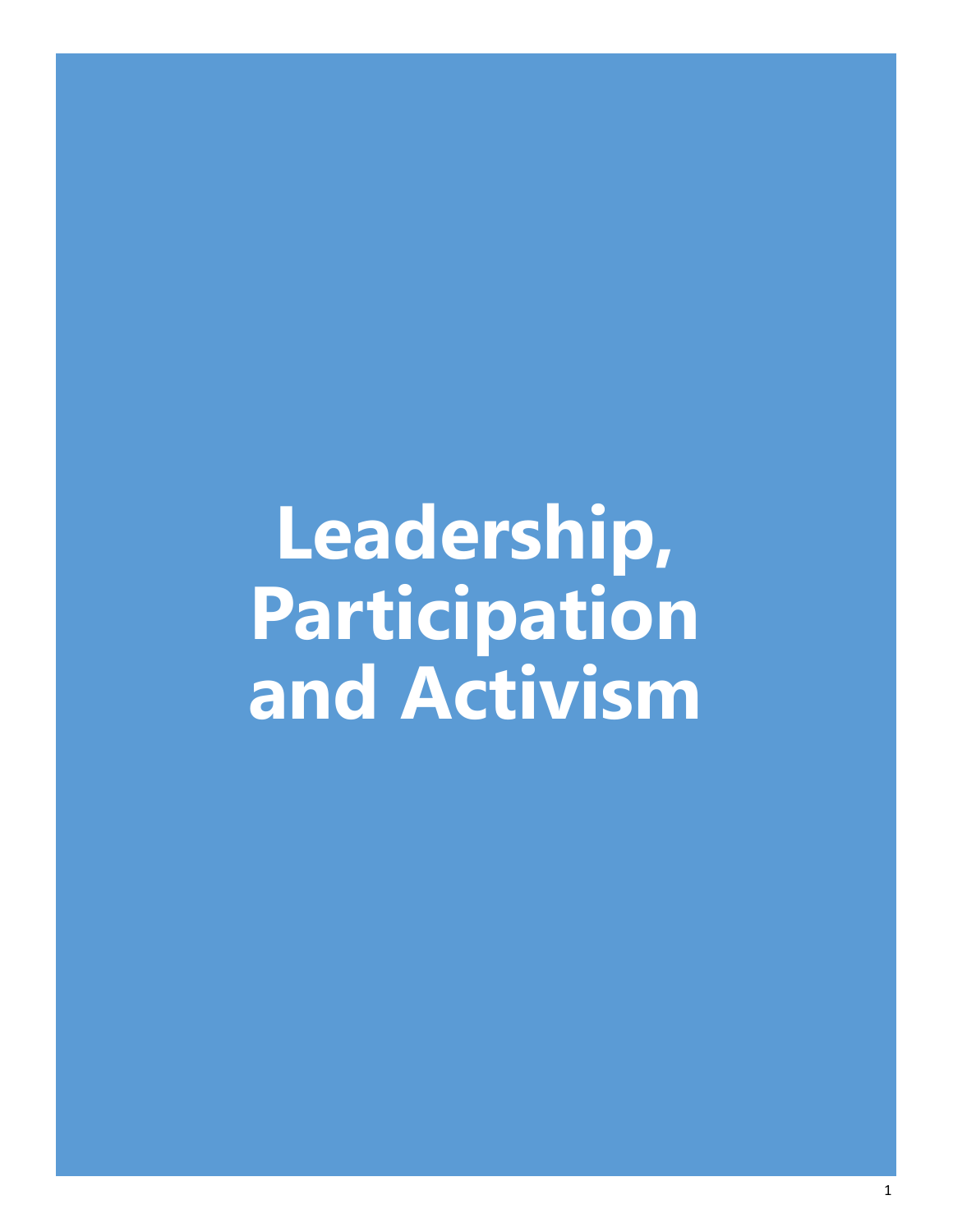

#### **Ms. Beverly Bowens**



"Actually I didn't do too much. I mean, I went to church. I did a lot in my work as a nurse. I was involved in multiculturalism in terms of recruiting nurses. There was a terrible shortage of nurses at one point. In my position, I was a director of nursing. I had a lot to do with affirmative action in my work. I tend to be quite low key. I don't like to participate where people can see me. I'm a quiet type of person, and I feel that I can accomplish much more by actually staying out of the limelight."

Ms. Beverly Bowens (born in Maine; age 67; left at 21 years old for about 35 to 40 years and then returned to Maine)

**Full Length Interview:** [Home is Where I Make It: Bowens, Beverly](https://digitalcommons.usm.maine.edu/aa_hiwimi/2/)

#### **Mr. Edgar Anderson**



"I'm not very religious. I don't go to church. My kids don't go to church; I don't make them go to church. Even though my father's mother was a preacher, like Reverend Lawson."

Mr. Edgar Anderson (Male; age 51; born 1950 in Chicago suburb called Harvey)

Keywords: family demography, Black Families, Maine

**Full Length Interview:** [Home is Where I Make It: Anderson, Edgar](https://digitalcommons.usm.maine.edu/aa_hiwimi/1/)

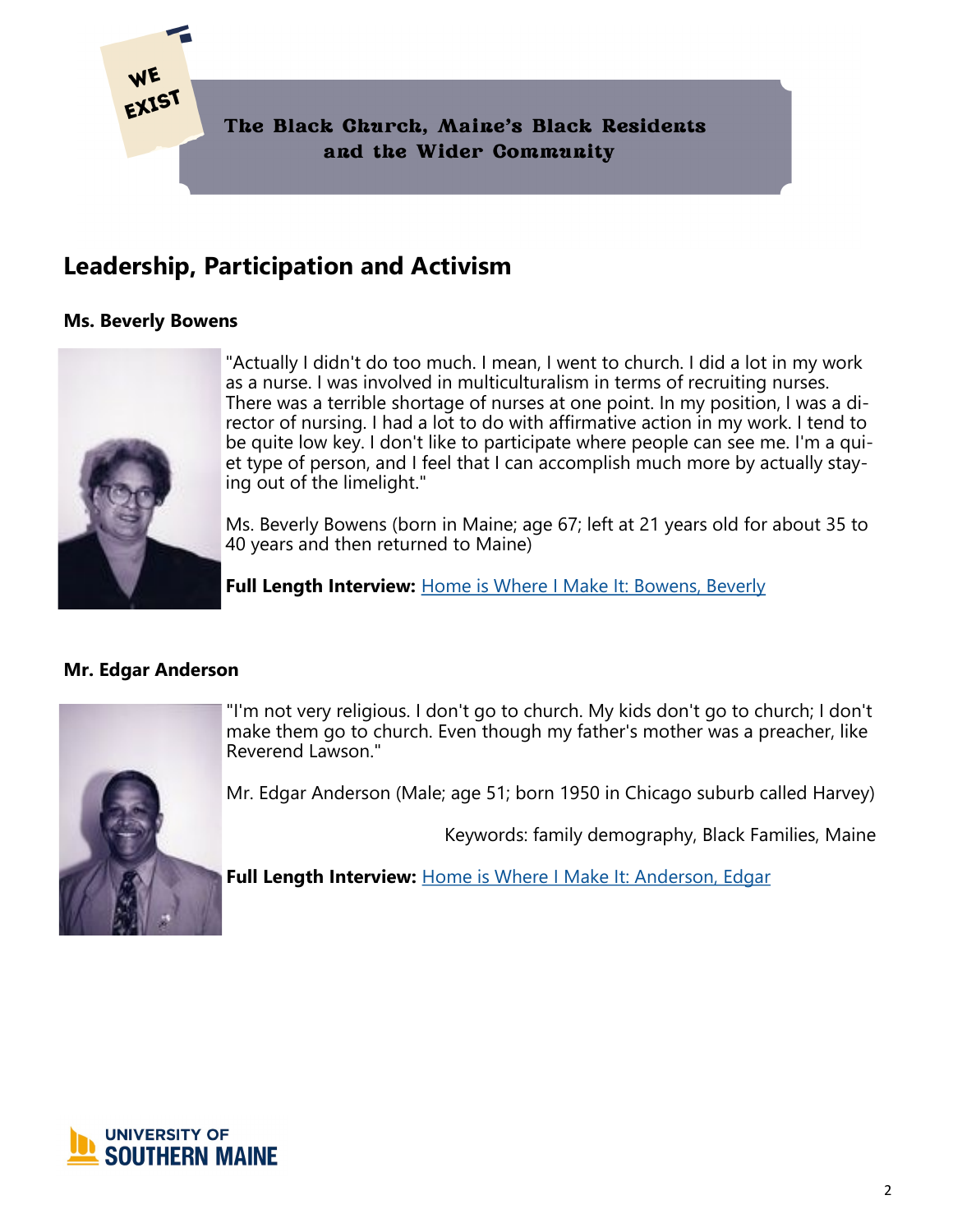

#### **Mrs. Emma Jackson**



Interviewer: And you are a member of Christ's Temple Emma Jackson: "[Yes] Christ's Temple…Church."

Mrs. Emma Jackson (age 62; born 1941 in Atlanta Georgia; lived in Maine for 46 years; has three children)

Keywords: children's experiences, Black Families, Maine

#### **Full Length Interview:** [Home is Where I Make It: Jackson, Emma](https://digitalcommons.usm.maine.edu/aa_hiwimi/9/)

#### **Mr. James Mathews**



"Well, my pastor, Reverend Margaret Lawson. Also Reverend Steve Coleman, here at Williams Temple. The president of the NAACP, of course, Neville Knowles. There are a number of people that are leaders that work in these churches and with the NAACP, you know. Other people that I have met that I probably couldn't give you a specific name, but there are many people that lead. It just depends on the capacity that they're involved with. I believe when you have the church, your organizations that you're involved with, and so on, there are a number of leaders that even if they 're not in, say, a leadership role may be a leader, a de facto leader. Someone that has a lot of influence could possibly be a leader."

"That is a good question. I think that the people at NAACP when I was president saw me as a leader. I believe that organizations that I headed at the church have seen me as a leader. So, specifically names I couldn't really say a name as to who would see me as a leader. But I believe that I have been a leader over my lifetime and I probably still have leadership qualities."

Mr. James Mathews (age 59; born 1941 in Portland Maine; married with five children; lived in Maine all his life – lived in South Portland for over 26 years)

**Full Length Interview:** [Home is Where I Make It: Mathews, James](https://digitalcommons.usm.maine.edu/aa_hiwimi/4/)

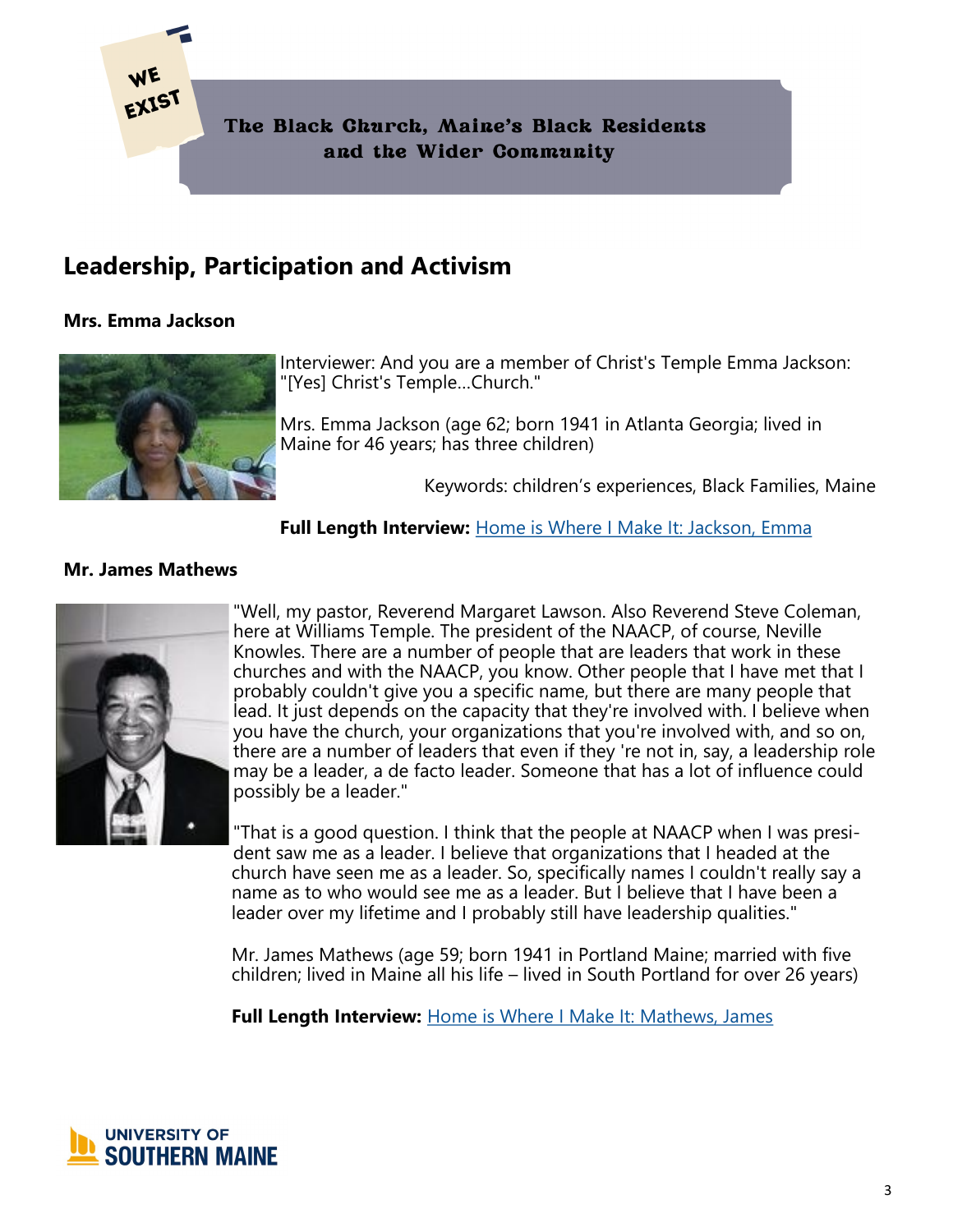

### **Mr. James Sheppard**



"In this community. Gee. Maybe talking about politics or people in church, I don't know. Really. I would have to say as leaders I would have to choose some of the politicians that I've dealt with here as leaders."

Mr. James Sheppard (born in New York City in 1924; both his parents immigrated from Antigua in the West Indies to Canada, then they came to the United States in 1923; moved to Maine in 1971)

**Full Length Interview:** [Home is Where I Make It: Sheppard, James](https://digitalcommons.usm.maine.edu/aa_hiwimi/14/)

#### **Mrs. June McKenzie**



"I've been a member of the NAACP for 35-more than that-36 or 37 years. And I'm an active member of Green Memorial AME Zion Church."

"Well, in church I am a former class leader. I'm a member of two choirs. I used to be head of the missionary board; now I'm a trustee."

Mrs. June McKenzie (age 72; born 1929 in Portland Maine; fifth-generation Mainer; lived in Maine all her life)

**Full Length Interview:** [Home is Where I Make It: McKenzie, June](https://digitalcommons.usm.maine.edu/aa_hiwimi/3/)